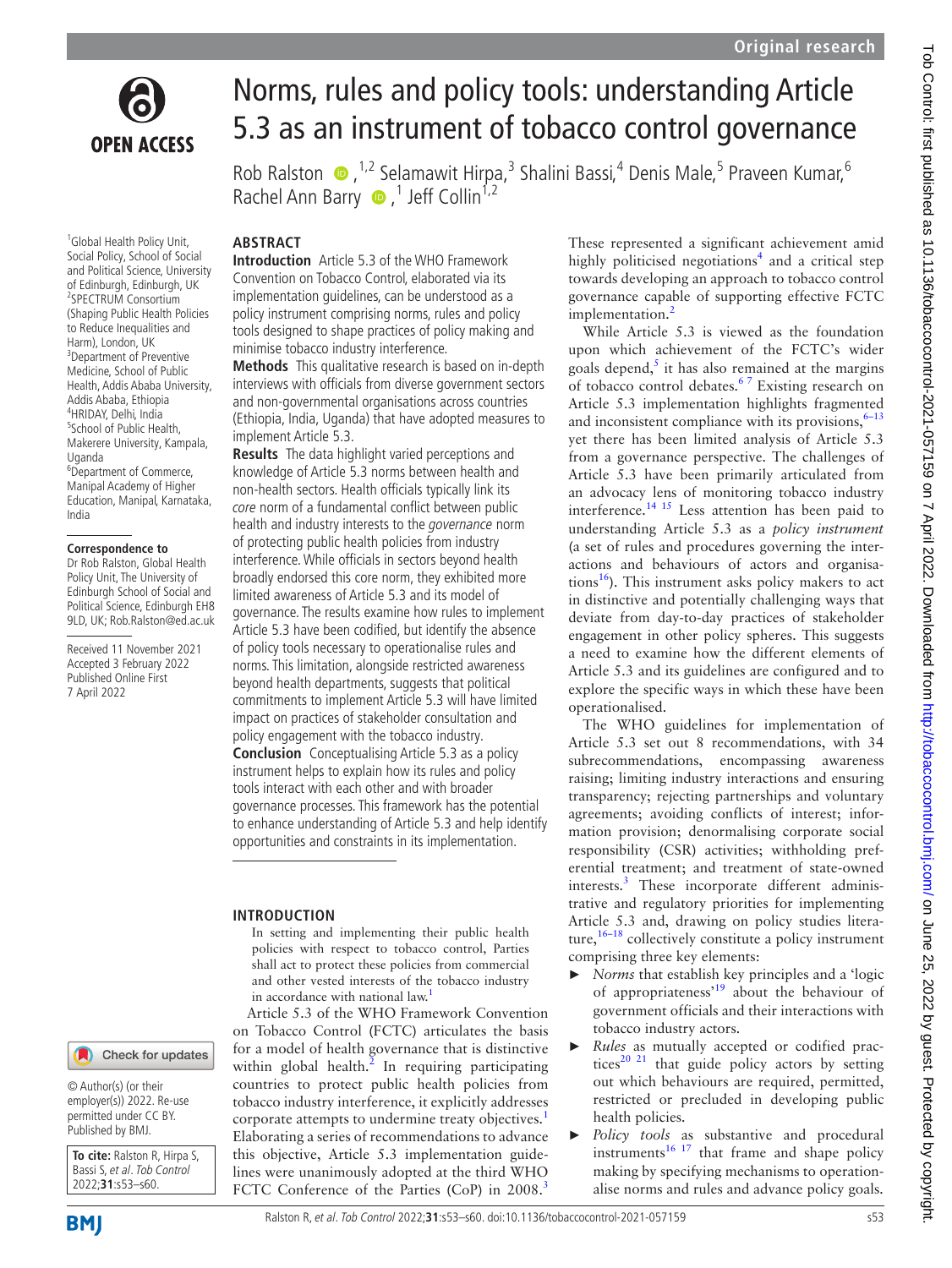| <b>FCTC ARTICLE 5.3</b>                                                                                                |                                                                            |  |                                                                                                                          |  |  |  |  |
|------------------------------------------------------------------------------------------------------------------------|----------------------------------------------------------------------------|--|--------------------------------------------------------------------------------------------------------------------------|--|--|--|--|
| <b>NORMS</b>                                                                                                           |                                                                            |  |                                                                                                                          |  |  |  |  |
| <b>CORE</b><br>There is a <b>fundamental conflict of interest</b> between public health and tobacco industry interests |                                                                            |  |                                                                                                                          |  |  |  |  |
| <b>GOVERNANCE</b>                                                                                                      | Public health policies should be protected from tobacco industry interests |  |                                                                                                                          |  |  |  |  |
|                                                                                                                        |                                                                            |  |                                                                                                                          |  |  |  |  |
| <b>RULES</b>                                                                                                           |                                                                            |  | <b>POLICY TOOLS</b>                                                                                                      |  |  |  |  |
| Limit interactions with the tobacco industry                                                                           |                                                                            |  | Ensure interactions with the tobacco industry are transparent [public]<br>notice of interactions; disclosure of records] |  |  |  |  |
|                                                                                                                        |                                                                            |  | Guidance for public officials on interacting with the tobacco industry                                                   |  |  |  |  |
| Reject partnerships and non-binding agreements                                                                         |                                                                            |  | Guidance for public officials on government-industry interactions and<br>tobacco industry tactics                        |  |  |  |  |
| Avoid conflicts of interest for government officials                                                                   |                                                                            |  | Code of conduct on disclosure and management of conflicts of interest                                                    |  |  |  |  |
| Require that information provided by the tobacco industry is<br>transparent and accurate                               |                                                                            |  | Require tobacco industry to submit information on market strategies,<br>lobbying and philanthropy                        |  |  |  |  |
| Denormalize 'socially responsible' activities by the tobacco<br>industry                                               |                                                                            |  | Raise awareness, inform and educate all branches of government and<br>the public about tobacco industry interference     |  |  |  |  |
|                                                                                                                        |                                                                            |  | Guidance for public officials on interacting with the tobacco industry                                                   |  |  |  |  |
| Do not give preferential treatment to the tobacco industry                                                             |                                                                            |  | Removal of preferential tax exemptions                                                                                   |  |  |  |  |
|                                                                                                                        |                                                                            |  | Restrict state investment in tobacco industry                                                                            |  |  |  |  |
| Treat state-owned tobacco industry the same as any other                                                               |                                                                            |  | Tobacco control policy separated from management of tobacco industry                                                     |  |  |  |  |
| Parties should implement measures in all branches of<br>government                                                     |                                                                            |  | Multi-sectoral coordination mechanisms                                                                                   |  |  |  |  |

<span id="page-1-0"></span>**Figure 1** Norms, rules and policy tools of Article 5.3. FCTC, Framework Convention on Tobacco Control.

Focusing on the WHO guideline recommendations, we identify two *norms* that guide Article 5.3 as an instrument: a *core* norm identifying a fundamental conflict between the tobacco industry and public health interests, and a *governance* norm asserting that public health policy making should be protected from industry interference and vested interests. These norms are formalised in *rules*, elaborated in a series of recommended decision-making practices. These include requirements to minimise interactions, avoid conflicts of interest for government officials and avoid preferential treatment. The guidelines also envisage development of substantive *policy tools* to operationalise Article 5.3 and embed it in governance practices. Such tools<sup>17</sup> aim to shape the ways in which policies are formulated and to manage any interactions that occur (eg, administrative processes to ensure transparency, guidelines that define the conduct of necessary interactions and codes of conduct for government officials). This framework is depicted in [figure](#page-1-0) 1, mapping the implementation guidelines<sup>[3](#page-6-2)</sup> as a set of norms, rules and policy tools, informed by document analysis of the guidelines and of relevant policy documents in the contexts studied. $22-25$ 

The paper aims to explore the extent to which these elements of Article 5.3 have been applied in policy and practice via a comparative study of three countries (Ethiopia, India, Uganda) that have adopted measures to minimise industry interference. We first examine varied understandings and knowledge of Article 5.3 norms between health officials and other government sectors. It then assesses rules and procedures that have been adopted in attempting to redefine terms of engagement with the tobacco industry, before addressing the limited development of policy tools as mechanisms to support changes to the decisionmaking practices of policy makers. The discussion examines the implications of this framework for understanding the persistent challenges faced by Parties in effectively implementing Article 5.3 and reshaping established practices of stakeholder consultation and policy engagement with the tobacco industry.

## **METHODS**

## **Case selection**

This research formed part of the Tobacco Control Capacity Programme (TCCP), an international consortium funded by the UK Global Challenges Research Fund to strengthen research capacity for tobacco control in low-and middle-income country (LMIC) contexts. It was guided by priorities identified by LMIC partner institutions and stakeholders, led by four project teams in Addis Ababa, Kampala, Delhi and Manipal, and Karnataka, and builds on case studies examining Article 5.3 implementation in these contexts. $26-29$  Preliminary findings were reviewed and key themes discussed at TCCP consortium meetings in London and Edinburgh, Addis Ababa, and New Delhi.

The case selection offers diverse policy trajectories and experiences through which to explore Article 5.3 implementation. [Table](#page-2-0) 1 summarises the coverage of the WHO guidelines in policies adopted in Ethiopia, Uganda and India, with two research sites in Delhi and Manipal facilitating analysis of Article 5.3 implementation across multiple levels of government.

Ethiopia's 2019 tobacco control legislation codified several Article 5.3 guidelines in the context of the government's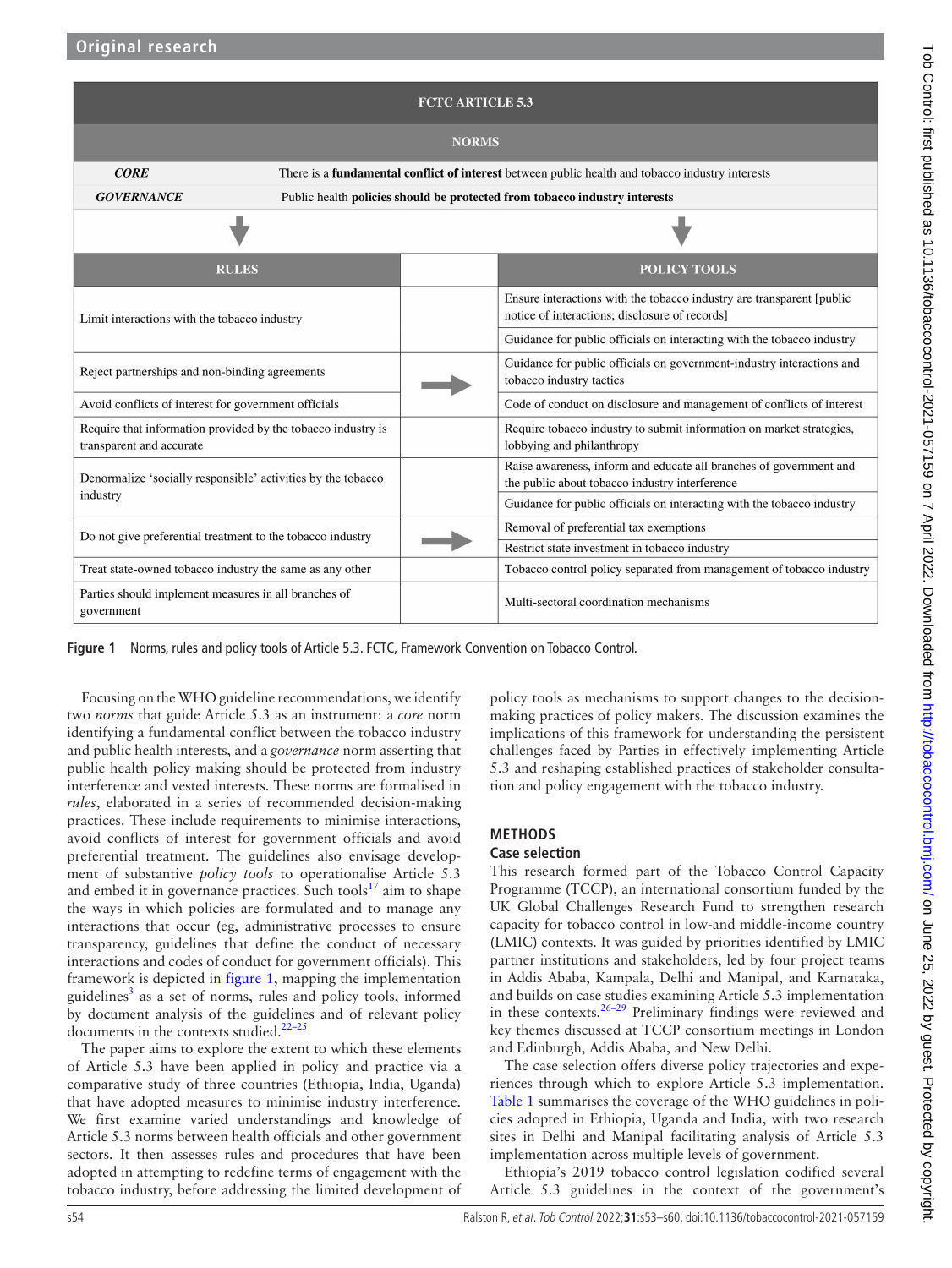<span id="page-2-0"></span>

| Comparison of Article 5.3 codification across four low-and middle-income country (LMIC) contexts<br>Table 1 |                                                          |        |          |       |                 |  |  |
|-------------------------------------------------------------------------------------------------------------|----------------------------------------------------------|--------|----------|-------|-----------------|--|--|
|                                                                                                             |                                                          | Uganda | Ethiopia | India | Karnataka state |  |  |
| <b>Norms</b>                                                                                                | Core                                                     |        |          |       |                 |  |  |
|                                                                                                             | Governance                                               |        |          |       |                 |  |  |
| Rules                                                                                                       | Limit interactions                                       |        |          |       |                 |  |  |
|                                                                                                             | Reject partnership/non-binding agreements                |        |          |       |                 |  |  |
|                                                                                                             | Avoid conflicts of interest                              |        |          |       |                 |  |  |
|                                                                                                             | Transparent industry information                         |        |          |       |                 |  |  |
|                                                                                                             | Denormalise CSR                                          |        |          |       |                 |  |  |
|                                                                                                             | No preferential treatment                                |        |          |       |                 |  |  |
|                                                                                                             | Treat state-owned industry the same                      |        |          |       |                 |  |  |
|                                                                                                             | Whole-of-government applicability                        |        |          |       |                 |  |  |
| Policy tools                                                                                                | Transparency of interactions                             |        |          |       |                 |  |  |
|                                                                                                             | Guidelines on necessary interaction                      |        |          |       |                 |  |  |
|                                                                                                             | Code of conduct                                          |        |          |       |                 |  |  |
|                                                                                                             | Information disclosure by industry                       |        |          |       |                 |  |  |
|                                                                                                             | Raise awareness                                          |        |          |       |                 |  |  |
|                                                                                                             | Removal of tax exemptions                                |        |          |       |                 |  |  |
|                                                                                                             | Multisectoral coordination mechanisms                    |        |          |       |                 |  |  |
|                                                                                                             | , limited provision; L<br>broad consistency;<br>omitted. |        |          |       |                 |  |  |

CSR, corporate social responsibility.

negotiations with Japan Tobacco International over the privatisation of its state-owned tobacco monopoly.<sup>26</sup> The adoption of Article 5.3 guideline recommendations in Uganda,<sup>2</sup> an important leaf grower and exporter, $30$  is recognised as an example of good legislative practice. $31$  India's federal system, in which central and state governments share constitutional responsibility for public health, $3233$  has led to Article 5.3 'noti-fications' being issued at the subnational level.<sup>[28](#page-7-5)</sup> Karnataka is one of 13 states (in 2019) to have adopted such measures, in which wider tensions between agriculture and health over local tobacco production are reflected in contrasting institutional interests and mandates.<sup>29</sup> Building on subnational notifications, India's Ministry of Health and Family Welfare (MoHFW) has adopted a National Code of Conduct for Public Officials in 2020 that applies to departments under its jurisdiction. Across these diverse political and institutional contexts, there is considerable overlap in what rules, procedures and policy tools have been included or omitted. The *governance* norm of protecting public health policies from tobacco industry interests is referenced in policy documents across all four contexts, and is accompanied by rules to limit interaction with the tobacco industry and avoid conflicts of interest for government officials. With the exception of Ethiopia, adopted policies reject partnerships and nonbinding agreements, while only Uganda's Tobacco Control Act requires that information provided by the tobacco industry is transparent, restricts preferential treatment and seeks to denormalise CSR initiatives.

The policies reviewed provide limited coverage of policy tools to embed norms and rules in governance practices. While tools to ensure transparency of government–industry interactions (such as public disclosure of meetings) have been adopted in all four contexts, only India has formalised guidelines for defining necessary interactions or developed a code of conduct to avoid conflicts of interest for government officials. Moreover, tools requiring disclosure of information on industry market strategies or corporate philanthropy are generally absent (although Uganda's Act requires tobacco industry reporting to its National Coordinating Mechanism).

## **Data collection and analysis**

This paper is based on 115 semistructured interviews with government officials, stakeholders and health advocates in Ethiopia ( $n=21$ ), Uganda ( $n=35$ ) and across different levels of government in India ( $n=26$ ), with a focus on the state of Karnataka ( $n=34$ ). Summarised in [table](#page-3-0) 2, the interviewees included policy makers from health departments and from other government sectors, including trade, finance and revenue, customs, development, environment, and agriculture. Interviewees varied in their background, seniority and policy roles, with positions spanning legal experts, mid-ranking and senior civil servants, policy specialists, economists, and enforcement officers. Further interviews were conducted with tobacco control advocates in non-governmental organisations (NGOs), officials in international organisations and academic researchers engaged in tobacco control policy debates. This approach ensured that diverse perspectives and experiences were captured in the data, with interviewees varying in experiences of policy making and of engagement with the industry. The semistructured interview guide was organised around three core themes: awareness of Article 5.3 and its norms; how rules and procedures had been operationalised; and perceptions about government– industry interactions. The semistructured approach allowed the interview schedule to be adapted across political and institutional contexts, with interviewees also asked context-specific questions.

SH, SB, DM and PK identified and selected interviewees based on publicly available information and indepth contextual knowledge of tobacco control. Interviewee selection was based in part on 'snowball' sampling,<sup>[34](#page-7-7)</sup> using professional networks and recommendations made by other interviewees. Interviews varied in length between 15 and 95min (with most between 25 and 40min), with interviews conducted in a private space inperson or via password-protected teleconferencing software. Interviewees were asked to review and sign a consent form allowing the interviews to be digitally recorded and for data to be used in research publications.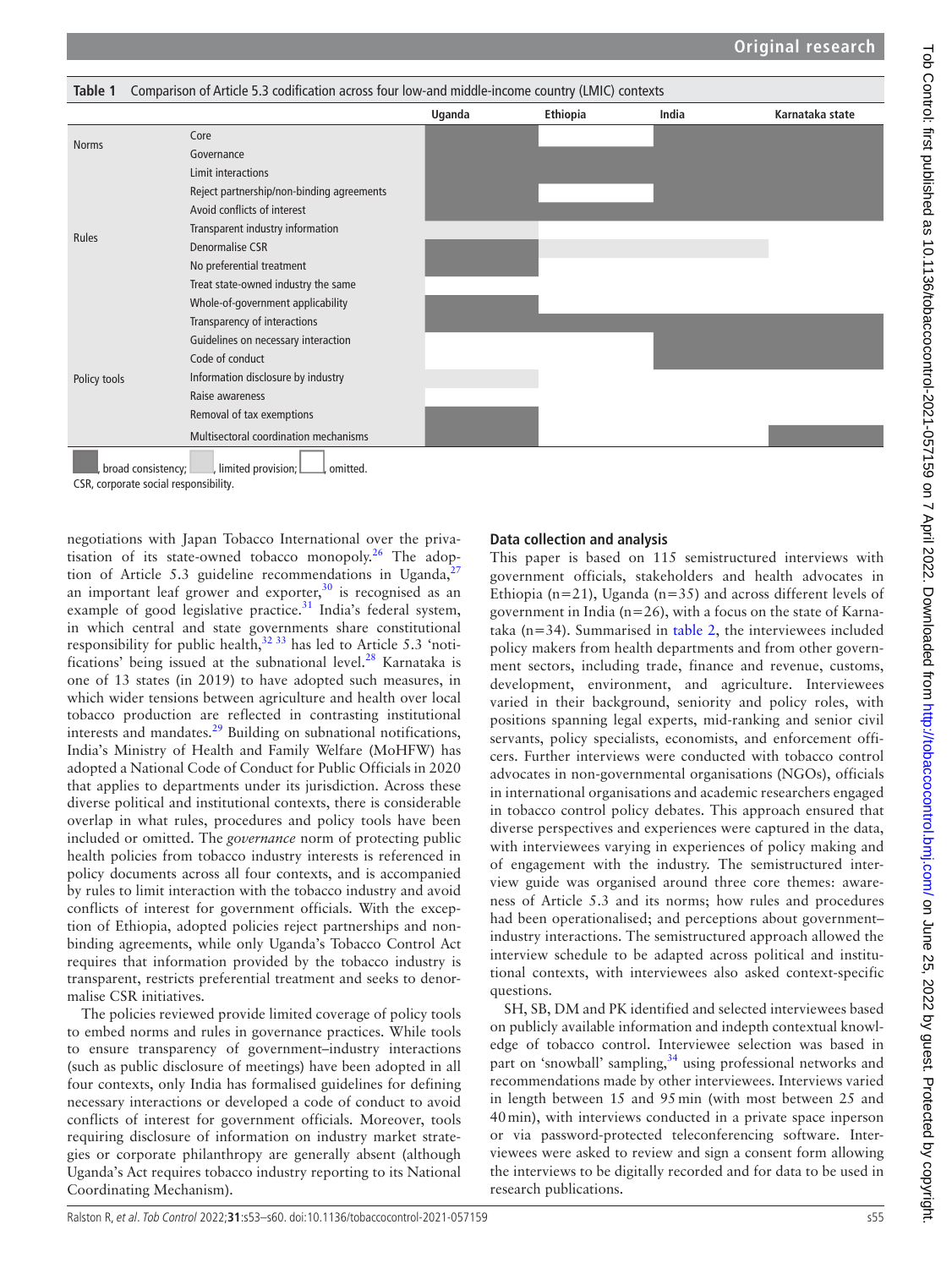|                                        |                              | Interviewees (n) |          |                            |                                   |  |
|----------------------------------------|------------------------------|------------------|----------|----------------------------|-----------------------------------|--|
| Interviewee's policy role              | Sector                       | Uganda           | Ethiopia | India (code of<br>conduct) | Karnataka (state<br>notification) |  |
|                                        |                              |                  |          |                            |                                   |  |
| National and/or local policy<br>making | Health                       | 4                | 4        | 10                         | 14                                |  |
|                                        | Environment                  |                  |          |                            |                                   |  |
|                                        | Finance and revenue          |                  |          |                            | 3                                 |  |
|                                        | Trade                        |                  |          |                            |                                   |  |
|                                        | Development                  |                  |          |                            |                                   |  |
|                                        | Customs                      |                  | 3        |                            |                                   |  |
|                                        | Food and Drug Administration |                  | 6        |                            |                                   |  |
|                                        | Education                    |                  |          |                            | 5                                 |  |
|                                        | Agriculture                  |                  |          |                            |                                   |  |
|                                        | <b>Elected official</b>      |                  |          |                            |                                   |  |
|                                        | Executive                    |                  |          |                            |                                   |  |
|                                        | Other government agencies    | 6                |          |                            |                                   |  |
| <b>Health advocates</b>                | <b>NGOs</b>                  | 10               |          | 9                          |                                   |  |
|                                        | Academic researcher          |                  |          |                            |                                   |  |
|                                        | International organisation   |                  |          |                            |                                   |  |
|                                        |                              | 35               | 21       | 26                         | 34                                |  |

<span id="page-3-0"></span>**Table 2** Summary of interviewees

NGOs, non-governmental organisation.

Fieldwork in Ethiopia and Uganda was completed between July and September 2019, prior to the COVID-19 pandemic. Research in India was significantly impacted by the pandemic and mitigation measures, notably travel restrictions and limited availability of government officials with additional COVID-19 related responsibilities. Interviews were conducted in English, Amharic (Ethiopia) and Kannada (a regional language in Karnataka) and the recordings translated, transcribed and anonymised. They were then coded in NVivo V.12 using a thematic framework developed via descriptive analysis, followed by conceptual coding of the interview data. Interviews were coordinated by SH, SB, DM and and transcripts coded by SH, SB, DM, RR, and RAB with input from JC. The research obtained ethical approval from the four in-country research institutions and the University of Edinburgh.

The analysis is informed by document analysis of the WHO guidelines for implementation of Article  $5.3<sup>3</sup>$  and of locally relevant policy documents. $22-25$  We draw on the policy studies literature on policy instruments<sup>[16 17](#page-6-7)</sup> in categorising the WHO guidelines' 8 recommendations and 34 subrecommendations in terms of norms, rules and policy tools. [Figure](#page-1-0) 1 provides a visual depiction of Article 5.3 organised according to these dimensions. This framework was used to map the extent of Article 5.3 implementation across the three case studies, assessing the presence of codified or formalised commitments in tobacco control legislation and administrative protocols.

## **RESULTS**

## **Contrasting perceptions of core and governance norms**

The interview data suggest that policy officials in health departments were generally strongly supportive of both the core norm (of a fundamental conflict between public health and industry interests) and the governance norm (that public health policies should be protected from industry interference). Furthermore, these two norms were seen as connected and reinforcing, as a policy maker from the Ethiopian Food and Drug Agency argued:

As we have said previously there is irreconcilable interest. The public health policy interest is to decrease tobacco users to zero

while the industry interest is maximizing the business. So, we can say that there is irreconcilable interest.

For policy makers in health departments, the existence of fundamental tensions between public health and tobacco industry interests required principles and procedures to manage government–industry interactions. As an official in Uganda's Ministry of Health emphasised, "Article 5.3 is actually about protecting policies or shielding public health policies against any interference by the tobacco industry [...] or those who front their interests." In addition, many interviewees working in health departments and in health advocacy regarded Article 5.3 norms as underpinning the FCTC. In India, one civil society official reflected that:

The basic principle of [the] FCTC says there is an irreconcilable conflict between public health goals and the goals of the tobacco industry, then the motive is to protect public health policies from interference by the tobacco industry.

Such sentiments were echoed by others, including a legal expert in Uganda who felt that "Article 5.3 is the pivot of the whole FCTC" and that "you can barely implement any other Article of the FCTC if you don't uphold Article 5.3, because the industry will always interfere."

Interviewees working in health (and particularly in tobacco control) generally interpreted the governance norm of Article 5.3 as a response to fundamental conflicts. By contrast, interviewees from government sectors beyond health were consistently less likely to be aware of this norm or to perceive it as necessary for their work. Despite this, officials from sectors such as trade and environment did recognise tensions between public health and the tobacco industry's core business model. As a senior civil servant in Uganda put it, "of course there is a conflict" as the "tobacco industry is securing a business and looking at profits." Yet such perceptions were rarely (if at all) connected to the idea of minimising industry interference in policy making and subordinate to the primary objectives of other ministries. As one trade official in Uganda put it: "[a]s a ministry, of course, there is a conflict of interest, but you have to support the economy."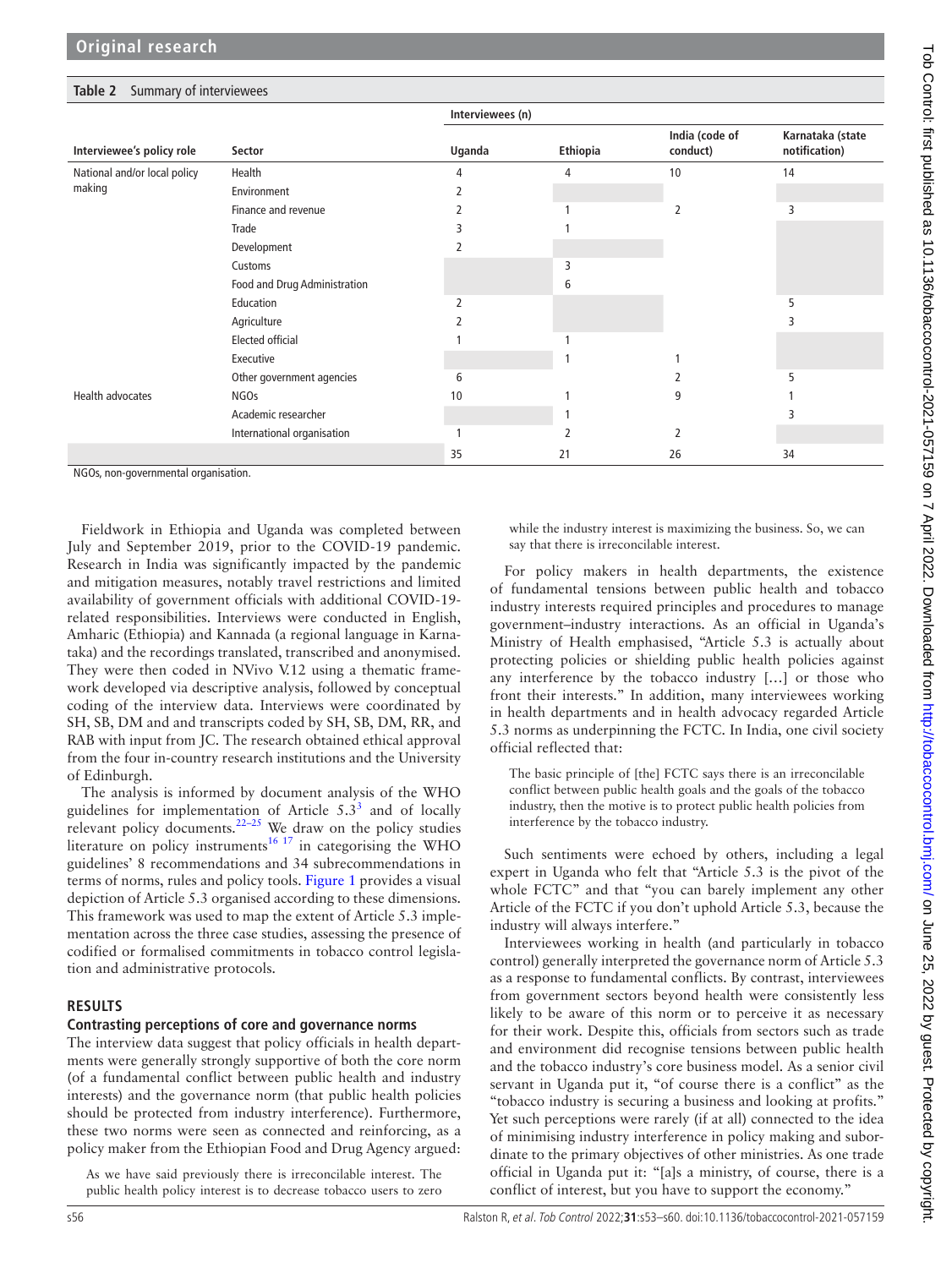# Tob Control: first published as 10.1136/tobaccocontrol-2021-057159 on 7 April 2022. Downloaded from http://tobaccocontrol.bmj.com/ on June 25, 2022 by guest. Protected by copyright Tob Control: first published as 10.1136/tobaccocontrol-2021-057159 on 7 April 2022. Downloaded from <http://tobaccocontrol.bmj.com/> on June 25, 2022 by guest. Protected by copyright.

## **Rules to minimise tobacco industry interference**

In seeking to protect against tobacco industry interference, governments in Ethiopia, Uganda and India have adopted rules that require agencies actively limit their interactions with the tobacco industry, permitting only those deemed necessary for policy making. The importance of such rules was stressed by several government officials in health departments and by advocates, who discussed Article 5.3 implementation in terms of insulating decision-making from the influence of tobacco industry actors. For example, a policy maker from Uganda's health department reflected:

So, we don't allow them in our policy formulation process. They are not involved in our law [or policy] formulation, they are not involved in the policy [or] even regulations. We try as much as possible to avoid them.

This rule was seen as linked to other implementation guidelines, such as rules to ensure transparency of any interactions with the tobacco industry. In Ethiopia one policy maker described implementing Article 5.3 as being centred around "procedural issues, like making it transparent and being accountable. For example, documenting the nature of the meeting, arranging the meeting, making [its] proceedings publicly accessible." Similarly, a department of health official in Uganda noted that "if there is any engagement it has to be transparent."

The interview data indicate that health officials viewed rules addressing conflicts of interest as crucial to implementing Article 5.3. Both Ethiopia and Uganda have adopted tobacco-specific rules to avoid conflict of interest for government officials, while this dimension was considered particularly important by officials in Karnataka and other Indian state governments. As a Karnataka-based interviewee remarked, "I mean, it's logical that there should not be any conflict of interest […] it lays down the norms for reaching out or meeting the tobacco industry. So, it's all about what norms and protocols are to be followed."

Yet, while codified in tobacco control laws of Ethiopia and Uganda, and at different levels of government in India, the data suggest scepticism among health department officials about awareness in other government sectors. For example, one Ethiopia policy official noted that "most institutions may not know that they should not work [with the tobacco industry]. I can't say that everyone knows about the FCTC – it's only those working in [tobacco control] that have this knowledge." This was echoed by a tobacco control consultant in Karnataka, who claimed that policy officials beyond health were "surprised that something like this exists" and that "only the people who are much [more] closely engaged, like health departments, are aware." This view corresponds with interview data from other sectors, where most government officials reported limited knowledge of codified rules to implement Article 5.3. As interviewees from Karnataka and Uganda described:

This came to us from the department of health as a notification where we were told not to interact with the tobacco industry. But it came quite a [long] time ago and I don't remember the details in it.

I don't know that article – there are so many articles we deal with.

This uncertainty about Article 5.3 procedures contrasted with support for engagement and collaboration with the tobacco industry among interviewees in departments such as trade, revenue and customs, and finance. For example, a policy official within the Ethiopian Revenue and Customs Authority argued that:

There is a mutual interest in preventing illegal trade […] it is about working together and what you have to collaborate on. The government has to be in place to cooperate with the private sector, including tobacco.

Interactions don't lead to interference. That's my personal opinion […] Talking to someone is not interference. If I [work] in an administrative body and somebody comes to complain, then that [actor] has the right to express that and I have to listen to them as a public servant.

This preference for policy engagement with the tobacco industry was evident among some interviewees across all three country contexts, with a trade official in Uganda similarly claiming that the "tobacco industry is a stakeholder and a major player in the country's economy. We need to engage them." Indeed, while some interviewees acknowledged the risk of interference, they did not feel this precluded engagement and partnership with industry actors. As interviewees in Ethiopia and Uganda asserted:

The government has to be in a place to cooperate with the private sector, including tobacco […] but there should not be interference. In the policy making process, there is provision for wide consultation […] So, whoever is affected by a law or policy you are bringing in must be listened to and a consensus must be taken into consideration […]. I wouldn't allow interference; I would like to steer contribution in a consultative process.

## **The neglected aspect of policy tools**

This framework's third element of Article 5.3 measures covers the use of substantive instruments or mechanisms as tools to translate norms and rules into practice. Such tools are designed to make policy operational, for example, through providing detailed guidance for deciding whether and how to interact with the tobacco industry or specifying changes to policy frameworks such as removing preferential tax exemptions. Despite the importance of tools in operationalising Article 5.3, these have often been neglected in tobacco control legislation and protocols, a gap that is visible across all policy contexts examined here ([table](#page-2-0) 1).

First, while tobacco control legislation in both Ethiopia and Uganda seeks to limit government–industry interactions, this has apparently not been formalised into specific guidance on the conduct of public officials. The Ugandan Tobacco Control  $Act^{24}$  $Act^{24}$  $Act^{24}$ requires that government officials 'shall not interact with the tobacco industry except where it is strictly necessary'. However, as the following NGO official describes, the government had not yet developed tools to implement this rule:

There is a loophole there, and this could be covered with regulations that stipulate guidelines for interactions – when interactions are necessary [and] to ensure effective transparency [...] Yet the law as it stands, it says 'to be transparent and accountable.' I don't know if the Ministry of Health has ever got a call from any [other] ministry saying, 'the tobacco industry wants to have a meeting with us, how should we go about it?' […] So, definitely there are some transparency issues that we need to tackle.

The gap between adopted rules and associated tools also limited Article 5.3 implementation in Ethiopia. According to one official, "there is no detail about measures that should be taken to prevent tobacco industry interference. Just based on Article 5.3, it was said that we should not have communication with the tobacco industry." This contrasts with Article 5.3 implementation in India, where procedural tools such as guidance on interacting with the tobacco industry and codes of conduct for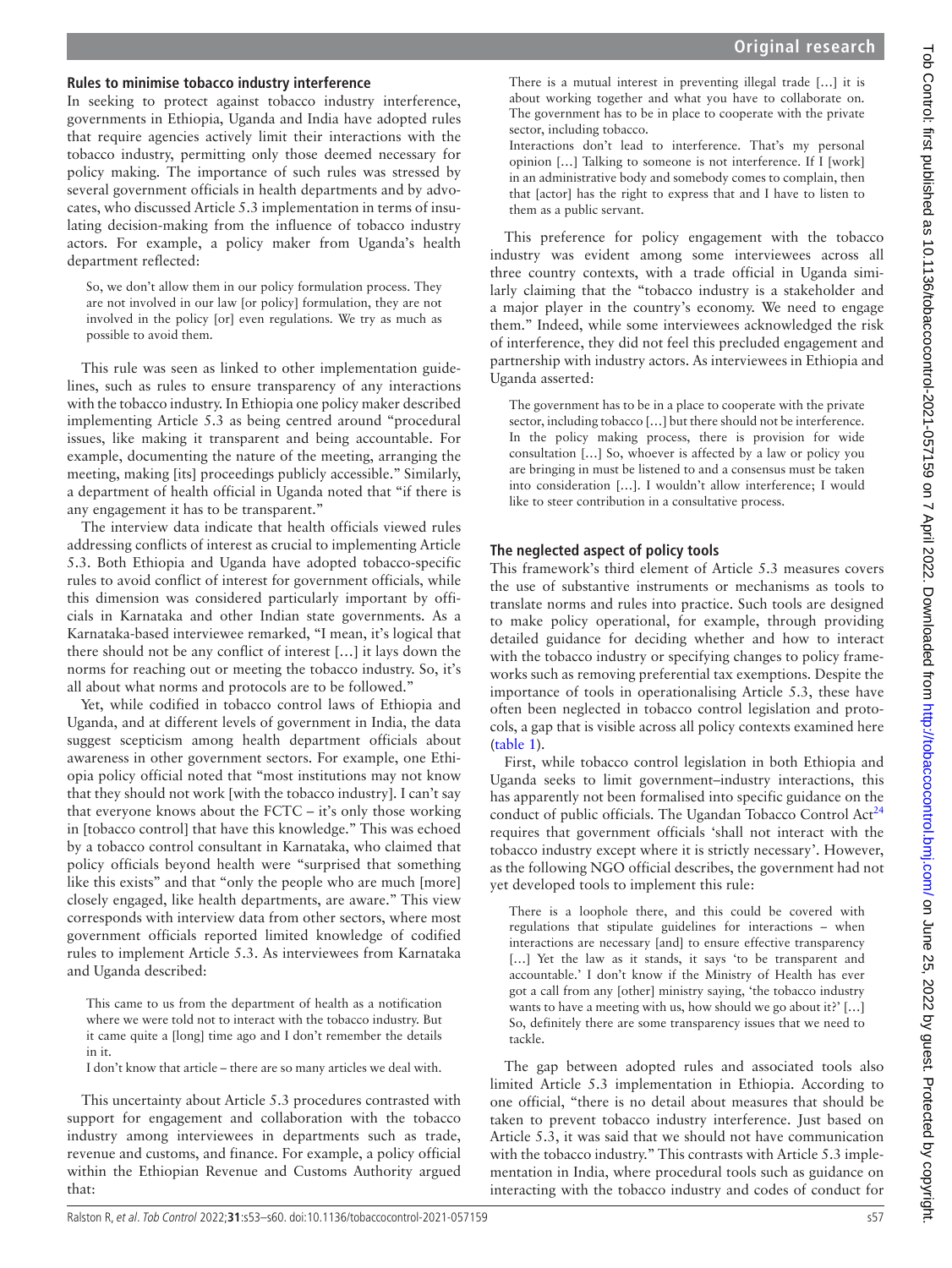public officials have been integrated into both state-level notifications and a national code of conduct for health officials. The adoption of protocols appears to have had some impact on how public officials approach interaction with the tobacco industry, however. One state health official detailed how guidance had helped them to communicate to the tobacco industry that "interaction does not imply partnership."

## **DISCUSSION**

Conceptualising Article 5.3 and its guidelines as a policy instrument with three broad elements helps to illuminate key achievements, gaps and institutional constraints in its implementation in Ethiopia, India and Uganda. This framework offers scope to enhance both analysis of measures adopted to minimise tobacco industry interference and understanding of government officials' experiences across diverse ministries and contexts.

Differentiating between the core norm of a fundamental conflict of interest and governance norm of minimising industry interference sheds new light on the familiar problem of limited engagement in ministries and government agencies beyond health.<sup>6 7 35</sup> This highlights broad recognition of Article 5.3's core norm among officials working in different policy sectors, by contrasts with more limited understanding and acceptance of the governance norm and its associated rules. While the widespread acknowledgement of a fundamental conflict of interest between tobacco industry and public health interests is a necessary step towards effective tobacco control governance, the critical challenge is to operationalise governance norms via rules and policy tools. This poses questions about the adequacy of mechanisms that shape government interactions with the tobacco industry.

A focus on rules and procedures to define appropriate behaviour by officials and policy makers illustrates the selective implementation of Article 5.3 guidelines.<sup>6</sup> Policies adopted by Ethiopia, Uganda, India's MoHFW, Karnataka, and several other state governments all include requirements to limit interactions with the tobacco industry and avoid conflicts of interest by government officials. By contrast, none of these jurisdictions defines expectations around ensuring that information provided by the tobacco industry is transparent and accurate or covering treatment of state-owned interests in the tobacco industry. The latter appears as a particularly significant omission, given the recent privatisation of the tobacco monopoly in Ethiopia and complex state interests in tobacco in India.<sup>26 36</sup> Only Uganda's legislation clearly implies that Article 5.3 obligations apply across all government departments. This suggests that the restricted scope of engagement with minimising industry interference beyond health is, in part, a corollary of limited rule development.

The limits of efforts to embed Article 5.3 norms in the dayto-day governance practices of officials appear most marked with respect to policy tools. The absence of measures on raising awareness from each of the policies examined suggests limited institutional commitment to make Article 5.3 operational across government departments. All four jurisdictions provided for transparency in reporting interactions with the tobacco industry, which implies that this measure is aimed at the 'low hanging fruit' of limited information disclosure rather than transformative change to practices. By contrast, development of mechanisms to support officials in defining 'necessary interaction' with the tobacco industry is limited; such measures are absent from legislation in Uganda and Ethiopia, while India's code of conduct reproduces text from the guidelines rather than offering detailed assistance on how to interpret or operationalise them.<sup>[23](#page-6-13)</sup>

Tob Control: first published as 10.1136/tobaccocontrol-2021-057159 on 7 April 2022. Downloaded from http://tobaccocontrol.bmj.com/ on June 25, 2022 by guest. Protected by copyright Tob Control: first published as 10.1136/tobaccocontrol-2021-057159 on 7 April 2022. Downloaded from <http://tobaccocontrol.bmj.com/> on June 25, 2022 by guest. Protected by copyright. Interpreted from a policy instrument approach, reviewing Article 5.3 measures adopted and omitted helps in focusing

attention to the governance functions of specific rules and policy tools and how they complement and support each other. This framework helps to explain the policy work performed (or neglected) by different dimensions of this instrument, and how rules and tools interact with each other and with the broader context of policy making. The latter can encompass synergies or tensions with other norms, such as broader requirements for stakeholder consultation<sup>26 37</sup> and also with other instruments. Existing literature on Article 5.3 implementation has noted the reliance on 'passive implementation', or addressing tobacco industry interference via existing mechanisms such as codes of conduct for public servants.<sup>67</sup> The value of such an approach has been questioned amid a preference for tobacco industryspecific measures,  $1431$  but this analysis raises questions about this preference. If the core problem of Article 5.3 is the promotion of whole-of-government engagement, then tobacco industryspecific measures may reinforce the extent to which implementation is siloed and responsibility restricted to the ministry of health, $^{27}$  as evident in India's code of conduct for public servants being restricted to health officials. While Article 5.3 studies have identified informal ad hoc working norms as substituting formal mechanisms,  $67$  we suggest

that norms and codified procedures are constitutive of Article 5.3 and complementary dimensions of this instrument.<sup>38</sup> Indeed, the significance of Article 5.3 norms in articulating a fundamental conflict of interest and a commitment to reducing industry interference in policy making helps to explain its status among policy communities seeking to regulate other commercial determinants of health. Notwithstanding the generally poor track record of implementation, equivalents to Article 5.3 are seen as essential to progress in alcohol, food systems and nutrition, fossil fuels, and gambling.[39–44](#page-7-9) Yet, in many respects, Article 5.3 is a rather less developed policy instrument than other approaches to managing engagement with the commercial sector. This includes the WHO's approach to prevent and manage conflicts of interest in nutrition policy,  $45\frac{46}{9}$  which entails a six-step decision-making procedure and detailed guidance on monitoring and evaluation. Another notable example is the Pan American Health Organization developing a triage instrument and a roadmap to embed the process in government decision-making processes.<sup>47</sup> The policy tools and support available to assist officials in nutrition policy arguably exceed those in Article 5.3. In the absence of a clear consensus on conflict of interest between public health and the food industry, however, the nutrition tool lacks the normative basis of Article 5.3 as an obligation in an international legal treaty.<sup>48</sup>

The differences in these two policy instruments point to the significance of the process of negotiating Article 5.3 guidelines and to ways forward in supporting their more effective implementation. The nutrition tool was developed via a process that has included publication of a draft, online public consultation, revision and testing its applicability in diverse policy contexts.[46 47](#page-7-13) Article 5.3 implementation guidelines were, by contrast, elaborated via a working group, developed in meetings hosted by the governments of Netherlands and Brazil, and revised in the time-pressured and polarised context of CoP3 negotiations.[4 49 50](#page-6-3) The guidelines constitute an important political achievement, via a process perhaps better suited to the articulation of norms than the detailed revision of procedural rules and substantive policy tools necessary to establish an effective system of tobacco control governance. Technical support provided by the WHO and civil society<sup>[15 31 51](#page-6-14)</sup> and innovative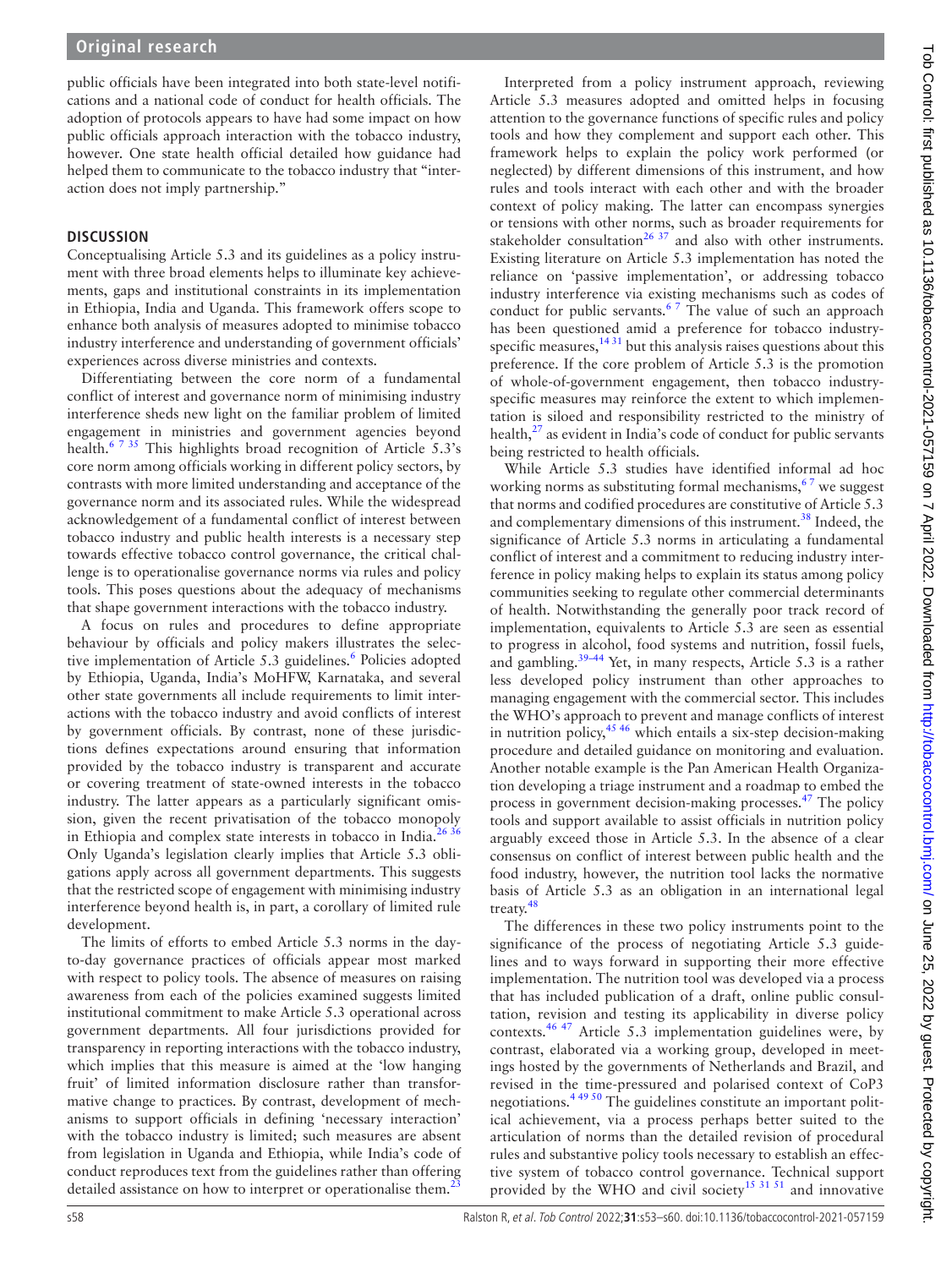tools developed by states to address specific issues<sup>[52–55](#page-7-14)</sup> have partially addressed such limitations.

The research and framework presented here indicates the need for further qualitative research to explore barriers specific to the adoption of different policy tools, particularly given the dearth of measures to address preferential treatment, state ownership and CSR, as well as the widely neglected rule specifying transparency in tobacco industry information. The interview data highlight the challenges that Article 5.3 poses to the daily operating procedures of policy makers and officials. Given that Ethiopia, Uganda and India tend to be considered as comparatively high-performing with regard to implementation, this questions a tendency within tobacco control to assume that this 'should be simple<sup>56</sup> and suggests that participatory research with policy makers and advocates would be invaluable in addressing the gaps in rules and policy tools identified.

## **What this paper adds**

- ► This study conceptualises Article 5.3 as a policy instrument comprising three key dimensions: *norms*, *rules* and *policy tools*.
- ► This framework provides important insights into Article 5.3 implementation, helping to explain how its constituent elements interact with each other and broader institutional contexts.
- ► Analysis of Article 5.3 implementation in Ethiopia, Uganda and India highlights selective implementation, in which rules to protect public health policies from tobacco industry interference have often not been operationalised in governance practices through policy tools.
- ► The achievement of Article 5.3 in establishing norms around a fundamental conflict between public health and tobacco industry interests and the need to protect public health policies from industry interference helps to explain its status among those seeking to regulate other commercial determinants of health.

**Twitter** Rob Ralston [@PolicyRelevant](https://twitter.com/PolicyRelevant) and Rachel Ann Barry [@rbarry](https://twitter.com/rbarry)

**Acknowledgements** The authors would like to thank all the interviewees who participated in the research. The paper would not have been possible without their insights and cooperation.

**Contributors** RR, SH, SB, DM and JC developed the research questions and study methodology. SH, SB and DM coordinated and conducted the interviews. SH, SB, DM, RAB and RR analysed and coded the data, reviewed by JC. RR and JC developed the themes for the manuscript and RR led the analysis and drafting. SH, SB and DM provided feedback during manuscript preparation, with JC and RAB contributing to revising and editing the manuscript. JC is guarantor for the study.

**Funding** This work was completed as part of the Tobacco Control Capacity Programme and was supported by UKRI Global Challenges Research Fund (MR/ P027946/2). RR and JC are supported by SPECTRUM, with funding from the UK Prevention Research Partnership (MR/S037519/1; [https://mrc.ukri.org/research/](https://mrc.ukri.org/research/initiatives/prevention-research/ukprp/) [initiatives/prevention-research/ukprp/](https://mrc.ukri.org/research/initiatives/prevention-research/ukprp/)).

**Competing interests** None declared.

**Patient consent for publication** Not required.

**Ethics approval** This study involves human participants and obtained ethical approval from the four in-country research institutions and the University of Edinburgh. Participants gave informed consent to participate in the study before taking part.

**Provenance and peer review** Not commissioned; externally peer reviewed.

**Data availability statement** No data are available.

**Open access** This is an open access article distributed in accordance with the Creative Commons Attribution 4.0 Unported (CC BY 4.0) license, which permits others to copy, redistribute, remix, transform and build upon this work for any

purpose, provided the original work is properly cited, a link to the licence is given, and indication of whether changes were made. See: [https://creativecommons.org/](https://creativecommons.org/licenses/by/4.0/) [licenses/by/4.0/.](https://creativecommons.org/licenses/by/4.0/)

## **ORCID iDs**

Rob Ralston <http://orcid.org/0000-0001-8664-3565> Rachel Ann Barry<http://orcid.org/0000-0003-1683-7895>

## **REFERENCES**

- <span id="page-6-0"></span>1 WHO. Who framework convention on tobacco control, 2003. Available: [https://apps.](https://apps.who.int/iris/bitstream/handle/10665/42811/9241591013.pdf?sequence=1) [who.int/iris/bitstream/handle/10665/42811/9241591013.pdf?sequence=1](https://apps.who.int/iris/bitstream/handle/10665/42811/9241591013.pdf?sequence=1)
- <span id="page-6-1"></span>2 Collin J. Tobacco control, global health policy and development: towards policy coherence in global governance. [Tob Control](http://dx.doi.org/10.1136/tobaccocontrol-2011-050418) 2012;21:274–80.
- <span id="page-6-2"></span>3 World Health Organization. Who framework convention on tobacco control guidelines for implementation of article 5.3, 2008. Available: [http://www.who.int/fctc/](http://www.who.int/fctc/%20guidelines/article_5_3.pdf)  [guidelines/article\\_5\\_3.pdf](http://www.who.int/fctc/%20guidelines/article_5_3.pdf)
- <span id="page-6-3"></span>4 Mulvey K. A life-saving precedent: protecting public health policy against big tobacco. [Tob Control](http://dx.doi.org/10.1136/tc.2009.032755) 2010;19:95–7.
- <span id="page-6-4"></span>5 Puska P, Daube M, WHO FCTC Impact Assessment Expert Group. Impact assessment of the who framework convention on tobacco control: introduction, general findings and discussion. [Tob Control](http://dx.doi.org/10.1136/tobaccocontrol-2018-054429) 2019;28:s81–3.
- <span id="page-6-5"></span>6 Fooks GJ, Smith J, Lee K, et al. Controlling corporate influence in health policy making? an assessment of the implementation of article 5.3 of the world Health organization framework convention on tobacco control. [Global Health](http://dx.doi.org/10.1186/s12992-017-0234-8) 2017:13:12.
- 7 Hawkins B, Holden C. European Union implementation of article 5.3 of the framework convention on tobacco control. [Global Health](http://dx.doi.org/10.1186/s12992-018-0386-1) 2018;14:79.
- 8 Assunta M, Dorotheo EU. SEATCA tobacco industry interference index: a tool for measuring implementation of who framework convention on tobacco control article 5.3. [Tob Control](http://dx.doi.org/10.1136/tobaccocontrol-2014-051934) 2016;25:313–8.
- 9 Lie JLY, Willemsen MC, de Vries NK, et al. The devil is in the detail: tobacco industry political influence in the Dutch implementation of the 2001 EU tobacco products directive. [Tob Control](http://dx.doi.org/10.1136/tobaccocontrol-2015-052302) 2016;25:545-50.
- 10 Bialous SA. Impact of implementation of the who FCTC on the tobacco industry's behaviour. [Tob Control](http://dx.doi.org/10.1136/tobaccocontrol-2018-054808) 2019;28:s94-6.
- 11 Labonté R, Lencucha R, Goma F, et al. Consequences of policy incoherence: how Zambia's post-FCTC investment policy stimulated tobacco production. *J Public Health* [Policy](http://dx.doi.org/10.1057/s41271-019-00171-8) 2019;40:286–91.
- 12 Lencucha R, Drope J, Chavez JJ. Whole-of-government approaches to NCDS: the case of the Philippines Interagency Committee-Tobacco. [Health Policy Plan](http://dx.doi.org/10.1093/heapol/czu085) 2015;30:844–52.
- 13 Labonté R, Lencucha R, Drope J, et al. The institutional context of tobacco production in Zambia. [Global Health](http://dx.doi.org/10.1186/s12992-018-0328-y) 2018;14:5.
- <span id="page-6-6"></span>14 Assunta M. Global tobacco industry interference index. Bangkok, Thailand: Global Center for Good Governance in Tobacco Control (GGTC), 2020. [https://](https://exposetobacco.org/wp-content/uploads/GlobalTIIIndex2020_Report.pdf) [exposetobacco.org/wp-content/uploads/GlobalTIIIndex2020\\_Report.pdf](https://exposetobacco.org/wp-content/uploads/GlobalTIIIndex2020_Report.pdf)
- <span id="page-6-14"></span>15 International Union Against Tuberculosis and Lung Diseases. The Union toolkit for who FCTC article 5.3: guidance for governments on preventing tobacco industry interference, 2012. Available: [https://theunion.org/technical-publications/the-union](https://theunion.org/technical-publications/the-union-tookit-for-who-fctc-article-53-guidance-for-governments-on-preventing-tobacco-industry-interference)[tookit-for-who-fctc-article-53-guidance-for-governments-on-preventing-tobacco](https://theunion.org/technical-publications/the-union-tookit-for-who-fctc-article-53-guidance-for-governments-on-preventing-tobacco-industry-interference)[industry-interference](https://theunion.org/technical-publications/the-union-tookit-for-who-fctc-article-53-guidance-for-governments-on-preventing-tobacco-industry-interference)
- <span id="page-6-7"></span>16 Lascoumes P, Le Gales P. Introduction: Understanding Public Policy through Its Instruments?From the Nature of Instruments to the Sociology of Public Policy Instrumentation. [Governance](http://dx.doi.org/10.1111/j.1468-0491.2007.00342.x) 2007;20:1–21.
- <span id="page-6-10"></span>17 Bali AS, Howlett M, Lewis JM, et al. Procedural policy tools in theory and practice. [Policy and Society](http://dx.doi.org/10.1080/14494035.2021.1965379) 2021;40:295–311.
- 18 Simons A, Schniedermann A. The neglected politics behind evidence-based policy: shedding light on instrument constituency dynamics. [policy polit](http://dx.doi.org/10.1332/030557321X16225469993170) 2021;49:513-29.
- <span id="page-6-8"></span>19 March J, March OJ, Olsen JP. Rediscovering institutions: the organizational basis of politics. New York: Free Press 1989, 1989.
- <span id="page-6-9"></span>20 Powell WW, DiMaggio PJ. The new Institutionalism in organizational analysis. 2nd ed. Chicago: University of Chicago Press, 1991.
- 21 Blanco I, Lowndes V, Salazar Y. Understanding institutional dynamics in participatory governance: how rules, practices and narratives combine to produce stability or diverge to create conditions for change. [Crit Policy Stud](http://dx.doi.org/10.1080/19460171.2021.1984265) 2021;66:1-20.
- <span id="page-6-11"></span>22 Federal Democratic Republic of Ethiopia. Food and medicine administration Proclamation No. 112/2019, 2019. Available: [https://www.tobaccocontrollaws.org/](https://www.tobaccocontrollaws.org/files/live/Ethiopia/Ethiopia%20-%202019%20Proclamation%20-%20national.pdf) [files/live/Ethiopia/Ethiopia%20-%202019%20Proclamation%20-%20national.pdf](https://www.tobaccocontrollaws.org/files/live/Ethiopia/Ethiopia%20-%202019%20Proclamation%20-%20national.pdf)
- <span id="page-6-13"></span>23 Ministry of Health & Family Welfare. Code of conduct for public Officials in compliance to article 5.3 of who FCTC, 2020. Available: [https://landing.ggtc.world/dmdocuments/](https://landing.ggtc.world/dmdocuments/Code%20of%20Conduct%20for%20Public%20Officials%202.cdr.pdf) [Code%20of%20Conduct%20for%20Public%20Officials%202.cdr.pdf](https://landing.ggtc.world/dmdocuments/Code%20of%20Conduct%20for%20Public%20Officials%202.cdr.pdf)
- <span id="page-6-12"></span>24 Government of Uganda. Tobacco control act, 2015. Available: [https://www.](https://www.tobaccocontrollaws.org/files/live/Uganda/Uganda%20-%20TCA%20-%20national.pdf) [tobaccocontrollaws.org/files/live/Uganda/Uganda%20-%20TCA%20-%20national.](https://www.tobaccocontrollaws.org/files/live/Uganda/Uganda%20-%20TCA%20-%20national.pdf) [pdf](https://www.tobaccocontrollaws.org/files/live/Uganda/Uganda%20-%20TCA%20-%20national.pdf)
- 25 National Institute of cancer prevention and research, International Union against tuberculosis and lung diseases. notifications on article 5.3 of who FCTC, 2020. Available: [http://smokelesstobaccocontrolindia.com/orders-notifications/#](http://smokelesstobaccocontrolindia.com/orders-notifications/#1592559640120-7af65f67-5bae) [1592559640120-7af65f67-5bae](http://smokelesstobaccocontrolindia.com/orders-notifications/#1592559640120-7af65f67-5bae) [Accessed 1 Sep 2020].